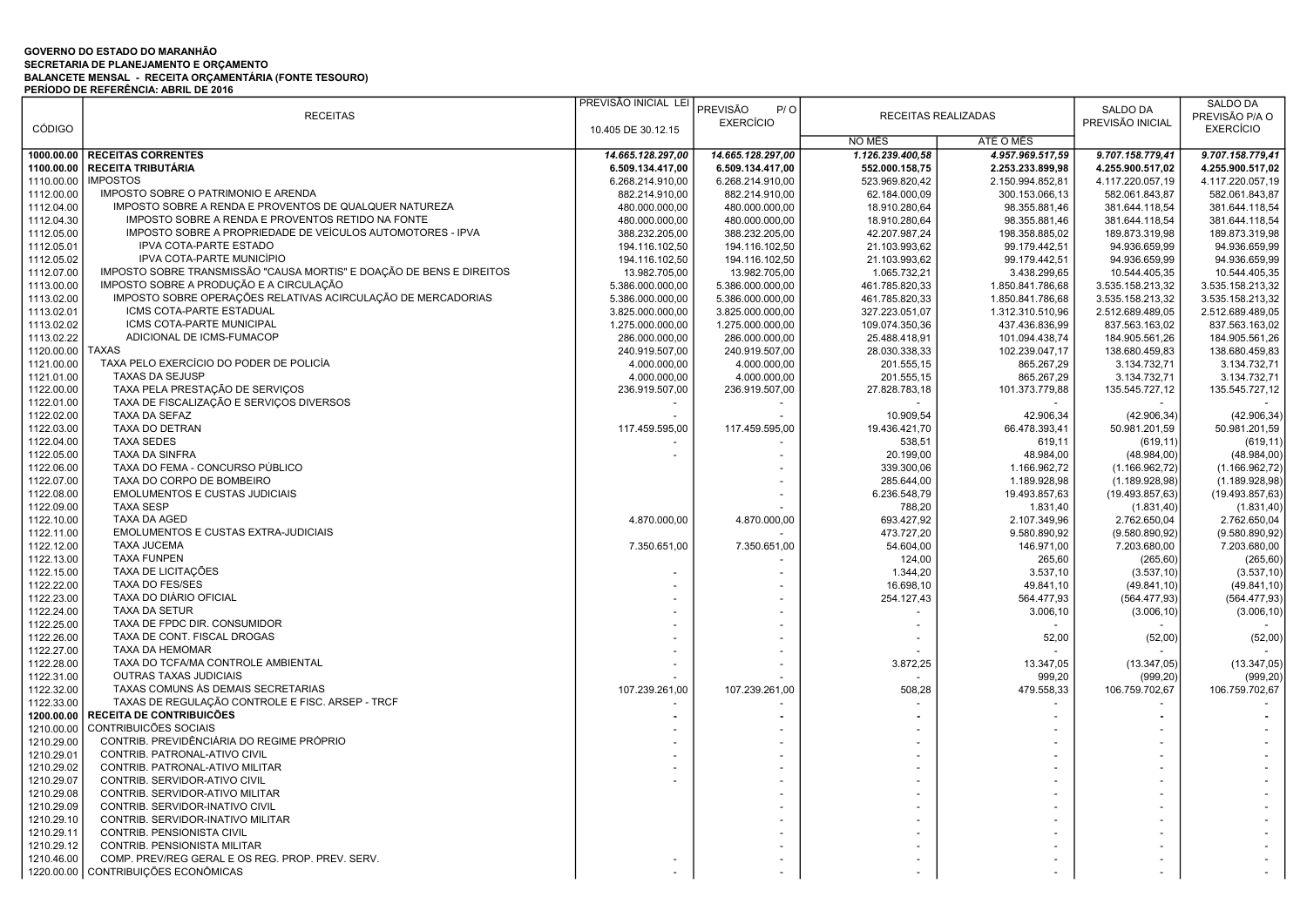## PERÍODO DE REFERÊNCIA: ABRIL DE 2016

|               |                                                                           | PREVISÃO INICIAL LEI |                  |                          |                     |                  | <b>SALDO DA</b>  |
|---------------|---------------------------------------------------------------------------|----------------------|------------------|--------------------------|---------------------|------------------|------------------|
|               | <b>RECEITAS</b>                                                           |                      | PREVISÃO<br>P/O  |                          | RECEITAS REALIZADAS | SALDO DA         | PREVISÃO P/A O   |
| <b>CÓDIGO</b> |                                                                           | 10.405 DE 30.12.15   | <b>EXERCÍCIO</b> |                          |                     | PREVISÃO INICIAL | <b>EXERCÍCIO</b> |
|               |                                                                           |                      |                  | NO MÊS                   | ATÉ O MÊS           |                  |                  |
|               | 1300.00.00 RECEITA PATRIMONIAL                                            | 129.883.418,00       | 129.883.418,00   | 15.684.615,27            | 51.414.791,12       | 78.468.626,88    | 78.468.626,88    |
| 1310.00.00    | RECEITAS IMOBILIÁRIAS                                                     | 35.114,00            | 35.114,00        |                          | 15.638,30           | 19.475,70        | 19.475,70        |
|               | RECEITAS DE VALORES MOBILIÁRIOS                                           |                      |                  |                          |                     |                  |                  |
| 1320.00.00    |                                                                           | 129.848.304,00       | 129.848.304,00   | 15.684.615,27            | 51.399.152,82       | 78.449.151,18    | 78.449.151,18    |
| 1325.00.00    | REMUNERAÇÃO DE DEPÓSITOS BANCÁRIOS                                        | 129.848.304,00       | 129.848.304,00   | 13.277.106,33            | 42.155.530,41       | 87.692.773,59    | 87.692.773,59    |
| 1328.00.00    | OUTRAS RECEITAS DE VALORES MOBILIÁRIOS                                    |                      |                  | 2.407.508,94             | 9.243.622,41        | (9.243.622, 41)  | (9.243.622, 41)  |
| 1330.00.00    | RECEITA DE CONCESSÕES E PERMISSÕES                                        |                      |                  |                          |                     |                  |                  |
| 1340.00.00    | COMPENSACÕES FINANCEIRAS                                                  |                      |                  |                          |                     |                  |                  |
|               | 1390.00.00   OUTRAS RECEITAS PATRIMONIAIS                                 |                      |                  |                          |                     |                  |                  |
|               | 1600.00.00   RECEITA DE SERVIÇOS                                          | 4.627.627,00         | 4.627.627,00     | 14.575,63                | 687.557,65          | 3.940.069,35     | 3.940.069,35     |
|               | 1600.01.00 SERVIÇOS COMERCIAIS                                            |                      |                  | 11.357,00                | 654.339,02          | (654.339,02)     | (654.339,02)     |
|               | 1600.02.00 SERVIÇOS FINANCEIROS                                           |                      |                  |                          |                     |                  |                  |
|               | 1600.06.00 SERVIÇOS PORTUÁRIOS                                            |                      |                  |                          |                     |                  |                  |
|               | 1600.12.00 RECEITAS JUDICIAIS                                             |                      |                  | 3.218,63                 | 33.218,63           | (33.218, 63)     | (33.218, 63)     |
|               | 1600.13.00 SERVIÇOS ADMINISTRATIVOS                                       |                      |                  |                          |                     |                  |                  |
|               | 1600.16.00 SERVIÇOS EDUCACIONAIS                                          |                      |                  |                          |                     |                  |                  |
|               |                                                                           |                      |                  |                          |                     |                  |                  |
|               | 1600.17.00 SERVIÇOS AGROPECURIOS                                          |                      |                  |                          |                     |                  |                  |
|               | 1600.30.00 SERVIÇOS DE TRÂNSITO                                           |                      |                  |                          |                     |                  |                  |
|               | 1600.40.00 SERVIÇOS AMBIENTAIS                                            |                      |                  |                          |                     |                  |                  |
|               | 1600.99.00   OUTROS SERVIÇOS                                              | 4.627.627,00         | 4.627.627,00     |                          |                     | 4.627.627,00     | 4.627.627,00     |
|               | 1700.00.00 TRANSFERÊNCIAS CORRENTES                                       | 7.857.406.578,00     | 7.857.406.578,00 | 544.561.265.25           | 2.590.126.474,65    | 5.267.280.103,35 | 5.267.280.103,35 |
|               | 1720.00.00   TRANSFERÊNCIAS INTERGOVERNAMENTAIS                           | 7.837.008.022,00     | 7.837.008.022,00 | 544.559.467,43           | 2.590.115.508,98    | 5.246.892.513,02 | 5.246.892.513,02 |
| 1721.00.00    | TRANSFERÊNCIAS DA UNIÃO                                                   | 6.610.296.801,00     | 6.610.296.801,00 | 451.648.488,97           | 2.122.399.754,16    | 4.487.897.046,84 | 4.487.897.046,84 |
| 1721.01.00    | PARTICIPAÇÃO NA RECEITA DA UNIÃO                                          | 5.996.515.967,00     | 5.996.515.967,00 | 459.645.800,06           | 1.958.706.830,13    | 4.037.809.136,87 | 4.037.809.136,87 |
| 1721.01.01    | COTA-PARTE DO FUNDO DE PARTICIPAÇÃO DOS ESTADOS                           | 5.950.000.000,00     | 5.950.000.000,00 | 442.558.518,93           | 1.917.173.027,82    | 4.032.826.972,18 | 4.032.826.972,18 |
| 1721.01.12    | COTA-PARTE DO IMPOSTO SOBRE PRODUTOS INDUSTRIALIZADOS-IPI                 | 42.315.000,00        | 42.315.000,00    | 4.486.927,73             | 19.138.205,72       | 23.176.794,28    | 23.176.794,28    |
|               | COTA-PARTE ESTADOS                                                        |                      |                  |                          |                     |                  |                  |
|               |                                                                           | 31.736.250,00        | 31.736.250,00    | 3.365.195,80             | 14.353.654,29       | 17.382.595,71    | 17.382.595,71    |
|               | COTA-PARTE MUNICÍPIOS                                                     | 10.578.750,00        | 10.578.750,00    | 1.121.731,93             | 4.784.551,43        | 5.794.198,57     | 5.794.198,57     |
| 1721.01.13    | CONTRIBUIÇÃO DE INTERVENÇÃO NO DOMÍNIO ECONÔMICO                          | 4.200.000,00         | 4.200.000,00     | 12.600.353,40            | 22.395.583,41       | (18.195.583, 41) | (18.195.583, 41) |
|               | COTA-PARTE ESTADOS                                                        | 3.150.000,00         | 3.150.000,00     | 9.450.265,05             | 16.796.687,56       | (13.646.687, 56) | (13.646.687,56)  |
|               | COTA-PARTE MUNICÍPIOS                                                     | 1.050.000,00         | 1.050.000,00     | 3.150.088,35             | 5.598.895,85        | (4.548.895, 85)  | (4.548.895, 85)  |
| 1721.01.30    | COTA-PARTE CONTRIB. SAL. EDUC. QUOT. EST/FEDERAL                          |                      |                  |                          |                     |                  |                  |
| 1721.01.32    | COTA-PARTE IMPOSTOS/O.C. CAMB. E SEG. T.V.M. COMER. OURO                  | 967,00               | 967,00           |                          | 13,18               | 953,82           | 953,82           |
| 1721.01.99    | OUTRAS TRANSFERÊNCIAS DA UNIÃO                                            |                      |                  |                          |                     |                  |                  |
| 1721.09.00    | TRANSFERÊNCIAS DA UNIÃO                                                   |                      |                  |                          |                     |                  |                  |
| 1721.22.00    | TRANSFERÊNCIA DA COMPENSAÇÃO FINANCEIRA                                   | 67.069.147,00        | 67.069.147,00    | 3.244.866,55             | 16.574.204,88       | 50.494.942,12    | 50.494.942,12    |
| 1721.22.11    | COTA-PARTE COMPENS. FINANC. RECUR. HÍDRICOS CFRH                          | 5.786.780,00         | 5.786.780,00     | 573.662,52               | 1.753.287,84        | 4.033.492,16     | 4.033.492,16     |
| 1721.22.20    | COTA-PARTE COMP. FINAC. RECUR. MINERAIS CFEM                              | 14.032.367,00        | 14.032.367,00    | 46.781,46                | 253.360,66          | 13.779.006,34    | 13.779.006,34    |
| 1721.22.70    | COTA-PARTE FUNDO ESPECIAL DO PETRÓLEO - FEP                               | 47.250.000,00        | 47.250.000,00    | 2.624.422,57             | 14.567.556,38       | 32.682.443,62    | 32.682.443,62    |
|               |                                                                           |                      |                  |                          |                     |                  |                  |
| 1721.33.00    | TRANSFERÊNCIAS DE RECURSOS DO SISTEMA ÚNICO DE SAÚDE-SUS FUNDO A FUNDO    | 440.409.918,00       | 440.409.918,00   | 31.690.442,18            | 112.677.771,00      | 327.732.147,00   | 327.732.147,00   |
| 1721.33.07    | CONV. MDS E COMB A FOME PROG. LEITE é VIDA                                | 46.564.913,00        | 46.564.913,00    |                          |                     | 46.564.913,00    | 46.564.913,00    |
| 1721.33.50    | SAÚDE GESTÃO PLENA                                                        | 393.845.005,00       | 393.845.005,00   | 31.690.442,18            | 112.677.771,00      | 281.167.234,00   | 281.167.234,00   |
| 1721.35.00    | TRANSFERÊNCIAS DE REC. DO FUNDO NACIONAL DO DESENV. EDUCAÇÃO - FNDE       | 43.694.190,00        | 43.694.190,00    | 1.941.327,75             | 12.895.601,18       | 30.798.588,82    | 30.798.588,82    |
| 1721.35.01    | TRANSFERÊNCIA DO SALÁRIO EDUCAÇÃO                                         | 21.694.190,00        | 21.694.190,00    | 1.626.051,21             | 7.526.567,84        | 14.167.622,16    | 14.167.622,16    |
| 1721.35.06    | <b>MERENDA ESCOLAR</b>                                                    | 22.000.000,00        | 22.000.000,00    |                          | 5.053.756.80        | 16.946.243.20    | 16.946.243,20    |
| 1721.35.99    | OUTRAS TRANSF, DO FNDE                                                    |                      |                  | 315.276,54               | 315.276,54          | (315.276, 54)    | (315.276, 54)    |
| 1721.36.00    | TRANSFERÊNCIA FINANCEIRA DO ICMS DESONERAÇÃO                              | 28.572.914,00        | 28.572.914,00    | 2.046.037,50             | 8.184.150,00        | 20.388.764,00    | 20.388.764,00    |
| 1721.99.00    | OUTRAS TRANSFERÊNCIAS DA UNIÃO                                            | 34.034.665,00        | 34.034.665,00    | (46.919.985,07           | 13.361.196,97       | 20.673.468,03    | 20.673.468,03    |
| 1721.99.10    | <b>CONVÊNIOS</b>                                                          | 34.034.665,00        | 34.034.665,00    | (53.174.171,32)          | 7.107.010,72        | 26.927.654,28    | 26.927.654,28    |
| 1721.99.30    | AUXILIO FINANCEIRO PARA FOMENTO E EXPORTAÇÕES                             |                      |                  | 6.254.186,25             | 6.254.186,25        | (6.254.186.25)   | (6.254.186, 25)  |
|               |                                                                           |                      |                  |                          |                     |                  |                  |
| 1724.00.00    | TRANSFERENCIAS MULTIGOVERNAMENTAIS<br>TRANSFÊRENCIAS DE RECURSOS - FUNDEB | 1.226.711.221,00     | 1.226.711.221,00 | 92.910.978,46            | 467.715.754,82      | 758.995.466,18   | 758.995.466,18   |
| 1724.01.00    |                                                                           | 741.686.436,00       | 741.686.436,00   | 50.989.271,59            | 213.357.035,92      | 528.329.400,08   | 528.329.400,08   |
| 1724.02.00    | TRANSFERÊNCIA DE RECURSOS DA COMPLEMENTAÇÃO DA UNIÃO AO FUNDEB            | 485.024.785,00       | 485.024.785,00   | 41.921.706,87            | 254.358.718,90      | 230.666.066,10   | 230.666.066,10   |
|               | 1730.00.00 TRANSFERÊNCIAS DE INSTITUIÇÕES PRIVADAS                        | 20.398.556,00        | 20.398.556,00    | 1.797,82                 | 10.965,67           | 20.387.590,33    | 20.387.590,33    |
|               | 1750.00.00 TRANSFERÊNCIAS DE PESSOAS                                      | $\sim$               |                  | $\overline{\phantom{a}}$ | $\sim$              |                  |                  |
|               | 1760.00.00   TRANSFERENCIAS DE CONVENIOS                                  |                      |                  |                          | $\sim$              |                  |                  |
|               | 1900.00.00 OUTRAS RECEITAS CORRENTES                                      | 164.076.257,00       | 164.076.257,00   | 13.978.785,68            | 62.506.794,19       | 101.569.462,81   | 101.569.462,81   |
| 1910.00.00    | MULTAS E JUROS DE MORA                                                    | 35.489.477,00        | 35.489.477,00    | 5.466.731,54             | 19.489.885,69       | 15.999.591,31    | 15.999.591,31    |
| 1911.00.00    | MULTAS E JUROS DE MORA/TRIBUTOS                                           | 35.489.477,00        | 35.489.477,00    | 5.260.714.73             | 18.916.023,34       | 16.573.453,66    | 16.573.453.66    |
| 1911.10.00    | MULTAS E JUROS DE MORA DO ICMS                                            | 14.035.142,00        | 14.035.142,00    | 2.211.302,87             | 8.645.626,13        | 5.389.515,87     | 5.389.515,87     |
| 1911.12.00    | MULTAS E JUROS MORA DIV. ATIVA                                            | 4.307.951,00         | 4.307.951,00     | 305.829,07               | 1.362.659,46        | 2.945.291,54     | 2.945.291,54     |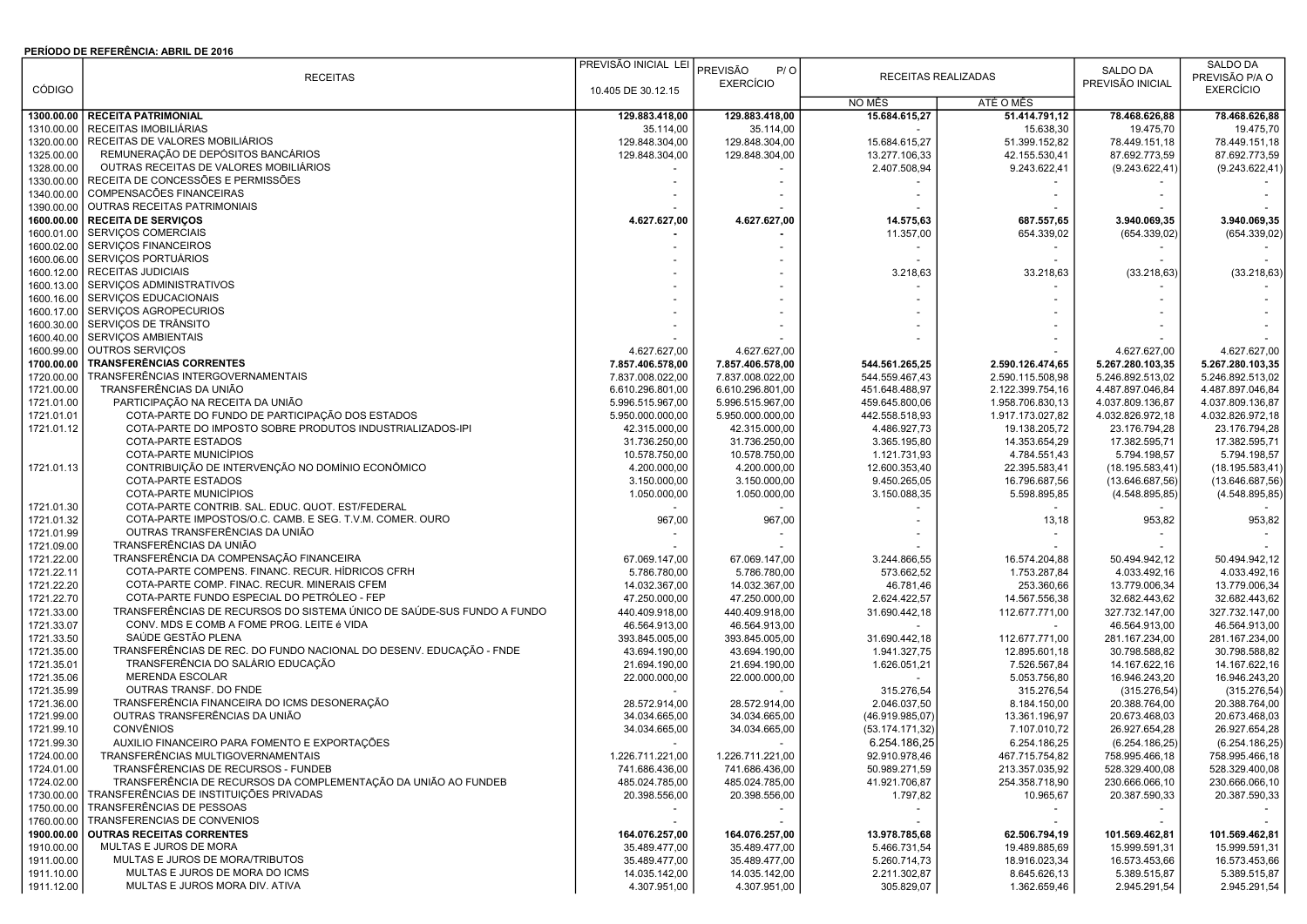## PERÍODO DE REFERÊNCIA: ABRIL DE 2016

|               |                                                     | PREVISÃO INICIAL LEI |                  |                     |                |                  | SALDO DA         |
|---------------|-----------------------------------------------------|----------------------|------------------|---------------------|----------------|------------------|------------------|
|               | <b>RECEITAS</b>                                     |                      | PREVISÃO<br>P/O  | RECEITAS REALIZADAS |                | <b>SALDO DA</b>  | PREVISÃO P/A O   |
| <b>CÓDIGO</b> |                                                     | 10.405 DE 30.12.15   | <b>EXERCÍCIO</b> |                     |                | PREVISÃO INICIAL | <b>EXERCÍCIO</b> |
|               |                                                     |                      |                  | NO MÊS              | ATÉ O MÊS      |                  |                  |
| 1911.13.00    | MULTAS E JUROS DE MORADO ITCD                       |                      |                  | 3.248,49            | 24.998,48      | (24.998, 48)     | (24.998, 48)     |
| 1911.14.00    | MULTAS E JUROS DE MORADO FUMACOP                    | 6.808,00             | 6.808,00         | 4.626,66            | 8.221,06       | (1.413,06)       | (1.413,06)       |
| 1911.16.00    | MULTAS E JUROS DE MORA DO IPVA                      | 577.246,00           | 577.246,00       | 64.850,53           | 305.959.79     | 271.286,21       | 271.286,21       |
| 1911.17.00    | <b>INDENIZAÇÕES</b>                                 |                      |                  |                     |                |                  |                  |
| 1911.18.00    | <b>RESTITUIÇÕES</b>                                 |                      |                  |                     |                |                  |                  |
| 1911.19.00    | MULTAS DE TRÂNSITO                                  |                      |                  | 1.459.769,64        | 4.998.485,53   | (4.998.485,53)   | (4.998.485,53)   |
| 1911.19.01    | MULTA ESTADUAL DE TRÂNSITO - DETRAN                 |                      |                  | 905.143,91          | 3.035.870,31   | (3.035.870, 31)  | (3.035.870, 31)  |
| 1911.19.02    | PARCELA MULTA ESTADUAL - PM                         |                      |                  | 52.010,00           | 177.285,00     | (177.285,00)     | (177.285,00)     |
| 1911.19.03    | PARCELA MULTA MUNICIPAL - DETRAN                    |                      |                  | 324.084,00          | 1.181.932,00   | (1.181.932,00)   | (1.181.932,00)   |
| 1911.19.04    | PARCELA MULTA MUNICIPAL - PM                        |                      |                  | 1.895,00            | 6.235,00       | (6.235,00)       | (6.235,00)       |
| 1911.19.05    | MULTA ESTADUAL DE TRÂNSITO INTERESTADUAL            |                      |                  | 176.636,73          | 597.163,22     | (597.163, 22)    | (597.163, 22)    |
| 1911.24.00    | MULTAS E JUROS DE MORA DO ICMS - MUNICÍPIO          | 2.127.439,00         | 2.127.439,00     | 295.944,79          | 1.198.656,64   | 928.782,36       | 928.782,36       |
| 1911.25.00    | MULTAS E JUROS DE MORA DO IPVA - MUNICÍPIO          | 253.736,00           | 253.736,00       | 64.850,53           | 305.681,05     | (51.945, 05)     | (51.945, 05)     |
| 1911.26.00    | MULTAS E JUROS DE MORA DIV. ATIVA - MUNICÍPIO       | 814.006,00           | 814.006,00       | 42.444,14           | 222.923,99     | 591.082,01       | 591.082,01       |
| 1911.99.00    | MULTAS E JUROS DEMORA - OUTROS TRIBUTOS             | 13.367.149,00        | 13.367.149,00    | 807.848,01          | 1.842.811,21   | 11.524.337,79    | 11.524.337,79    |
| 1919.00.00    | MULTAS E JUROS DE MORA DE OUTRAS RECEITAS           |                      |                  | 206.016,81          | 573.862,35     | (573.862, 35)    | (573.862, 35)    |
|               | FUNDO DE MODERNIZAÇÃO DO TCE                        |                      |                  |                     |                |                  |                  |
| 1919.16.00    |                                                     |                      |                  | 206.010,81          | 573.738,35     | (573.738, 35)    | (573.738, 35)    |
| 1919.18.00    | MINISTÉRIO PÚBLICO ESTADUAL                         |                      |                  |                     |                |                  |                  |
| 1919.20.00    | SECRETARIA DE ESTADO DA SEGURANÇA PÚBLICA           |                      |                  | 6,00                | 124,00         | (124,00)         | (124,00)         |
| 1919.22.00    | MULTAS CONTRATUAIS - SEFAZ                          |                      |                  |                     |                |                  |                  |
| 1919.99.00    | <b>OUTRAS MULTAS</b>                                |                      |                  |                     |                |                  |                  |
| 1920.00.00    | INDENIZAÇÕES E RESTITUIÇÕES                         | 50.052.500,00        | 50.052.500,00    | 1.114.404,57        | 5.078.684,34   | 44.973.815,66    | 44.973.815,66    |
| 1921.00.00    | INDENIZAÇÕES                                        | 50.052.500,00        | 50.052.500,00    | 1.114.404,57        | 5.078.684,34   | 44.973.815,66    | 44.973.815,66    |
| 1921.01.00    | COMPENSAÇÃO FINANCEIRA P/ OUTROS RECURSOS HÍDRICOS  |                      |                  |                     |                |                  |                  |
| 1921.03.00    | COMPENSAÇÃO FINANCEIRA ÓLEO BRUTO                   |                      |                  |                     |                |                  |                  |
| 1921.09.00    | OUTRAS INDENIZAÇÕES E RESTITUIÇÕES                  | 50.000.000,00        | 50.000.000,00    | 1.105.130,67        | 5.069.410,44   | 44.930.589,56    | 44.930.589,56    |
| 1921.99.00    | OUTRAS INDENIZAÇÕES                                 | 52.500,00            | 52.500,00        | 9.273,90            | 9.273,90       | 43.226,10        | 43.226,10        |
| 1922.00.00    | <b>RESTITUIÇÕES</b>                                 |                      |                  |                     |                |                  |                  |
| 1922.10.00    | COMPENSAÇÃO PREVIDENCIÁRIA                          |                      |                  |                     |                |                  |                  |
| 1922.99.00    | OUTRAS RESTITUIÇÕES                                 |                      |                  |                     |                |                  |                  |
| 1930.00.00    | RECEITA DA DÍVIDA ATIVA                             | 25.624.280,00        | 25.624.280,00    | 4.963.442,81        | 26.468.871,71  | (844.591,71      | (844.591,71)     |
| 1931.00.00    | RECEITA DA DÍVIDA ATIVA TRIBUTÁRIA                  | 22.065.352,00        | 22.065.352,00    | 2.963.921,73        | 14.945.857,78  | 7.119.494,22     | 7.119.494,22     |
| 1931.10.00    | RECEITA DA DÍVIDA ATIVA TRIBUTARIA                  | 22.065.352,00        | 22.065.352,00    | 2.963.921,73        | 14.945.857,78  | 7.119.494,22     | 7.119.494,22     |
| 1931.11.00    | RECEITA DA DIVIDA ATIVA DO ICMS                     | 14.235.711,00        | 14.235.711,00    | 1.176.281,75        | 3.492.810,59   | 10.742.900,41    | 10.742.900,41    |
| 1931.14.00    | RECEITA DA DÍVIDA ATIVA DO IPVA                     | 7.829.641,00         | 7.829.641,00     | 1.787.639,98        | 11.453.047,19  | (3.623.406, 19)  | (3.623.406, 19)  |
| 1931.99.00    | RECEITA DA DÍVIDA ATIVA DE OUTROS TRIBUTOS          |                      |                  |                     |                |                  |                  |
| 1932.00.00    | RECEITA DA DÍVIDA ATIVA PARTE MUNICÍPIO.            | 3.558.928,00         | 3.558.928,00     | 1.999.521,08        | 11.523.013,93  | (7.964.085.93)   | (7.964.085, 93)  |
| 1990.00.00    | RECEITAS DIVERSAS                                   | 52.910.000,00        | 52.910.000,00    | 2.434.206,76        | 11.469.352,45  | 41.440.647,55    | 41.440.647,55    |
| 1990.01.00    | OUTRAS RECEITAS DIVERSAS                            | 52.910.000,00        | 52.910.000,00    | 2.434.206,76        | 11.469.352,45  | 41.440.647,55    | 41.440.647,55    |
| 1990.01.01    | JUNTA COMERCIAL DO MARANHÃO                         |                      |                  | 574.672,03          | 2.068.907,34   | (2.068.907, 34)  | (2.068.907, 34)  |
| 1990.01.02    | FUNDO DES. AGROIND. DO ESTADO - FEDAGRO             |                      |                  | 178.848,84          | 632.330,03     | (632.330,03)     | (632.330,03)     |
| 1990.01.03    | FUNDO DE MODERNIZAÇÃO DO TCE                        |                      |                  | 1.628,85            | 22.882.48      | (22.882, 48)     | (22.882, 48)     |
| 1990.01.05    | FUNDO DE FORTALECIMENTO DA ADM. TRIBUTÁRIA - FUNAT  |                      |                  | 47.822,02           | 1.501.444,49   | (1.501.444, 49)  | (1.501.444, 49)  |
| 1990.01.06    | FUNDO ESTADUAL DE DESENVOLVIMENTO INDUSTRIAL        |                      |                  | 1.245.464,91        | 5.885.249,69   | (5.885.249, 69)  | (5.885.249, 69)  |
| 1990.01.07    | FUNDO DE PROTEÇÃO E DEFESA DO CONSUMIDOR            |                      |                  | 356.054,95          | 1.026.271,36   | (1.026.271,36)   | (1.026.271,36)   |
| 1990.01.08    | FUNDO ESPECIAL LEGISLATIVO - FUNDEG                 |                      |                  |                     | 55,90          | (55, 90)         | (55, 90)         |
| 1990.01.09    | AGÊNCIA ESTADUAL DE DEFESA AGROPECUÁRIA - AGED      |                      |                  | 29.695,16           | 84.886,02      | (84.886, 02)     | (84.886, 02)     |
| 1990.01.10    | FUNOD DA CULTURA DO MARANHÃO - FENDEC-MA            |                      |                  | 20,00               | 40,00          | (40,00)          | (40,00)          |
| 1990.01.12    | FUNDO ESTADUAL DE PENSÃO E APOSENTADORIA            |                      |                  |                     | 85,13          | (85, 13)         | (85, 13)         |
| 1990.01.13    | FUNDO DOS BENEFÍCIOS DOS SERVIDORES - FUNBEM        |                      |                  |                     | 247.200,01     | (247.200, 01)    | (247.200, 01)    |
| 1990.01.99    | <b>OUTRAS RECEITAS</b>                              | 52.910.000,00        | 52.910.000,00    |                     |                | 52.910.000,00    | 52.910.000,00    |
| 1990.02.00    | ENCARGOS LEG P/ INSCRIÇÃO DÍV. ATIVA E REC ONUS SUC |                      |                  |                     |                |                  |                  |
| 1990.02.03    | RECEITA DEFENSORIA                                  |                      |                  |                     |                |                  |                  |
| 1990.05.00    | SALDOS DE EXERCÍCIOS ANTERIORES                     |                      |                  |                     |                |                  |                  |
| 2000.00.00    | <b>RECEITAS DE CAPITAL</b>                          | 1.907.074.171,00     | 1.907.074.171,00 | 104.244.426,96      | 177.866.561,40 | 1.729.207.609,60 | 1.729.207.609,60 |
| 2100.00.00    | OPERAÇÕES DE CRÉDITO                                | 1.297.479.338,00     | 1.297.479.338,00 | 103.840.256,18      | 103.840.256,18 | 1.193.639.081,82 | 1.193.639.081,82 |
| 2110.00.00    | OPERAÇÕES DE CRÉDITO INTERNAS                       | 1.284.979.338,00     | 1.284.979.338,00 | 100.000.000,00      | 100.000.000,00 | 1.184.979.338,00 | 1.184.979.338,00 |
| 2120.00.00    | OPERAÇÕES DE CRÉDITO EXTERNAS                       | 12.500.000,00        | 12.500.000,00    | 3.840.256,18        | 3.840.256,18   | 8.659.743,82     | 8.659.743,82     |
|               |                                                     |                      |                  |                     |                |                  |                  |